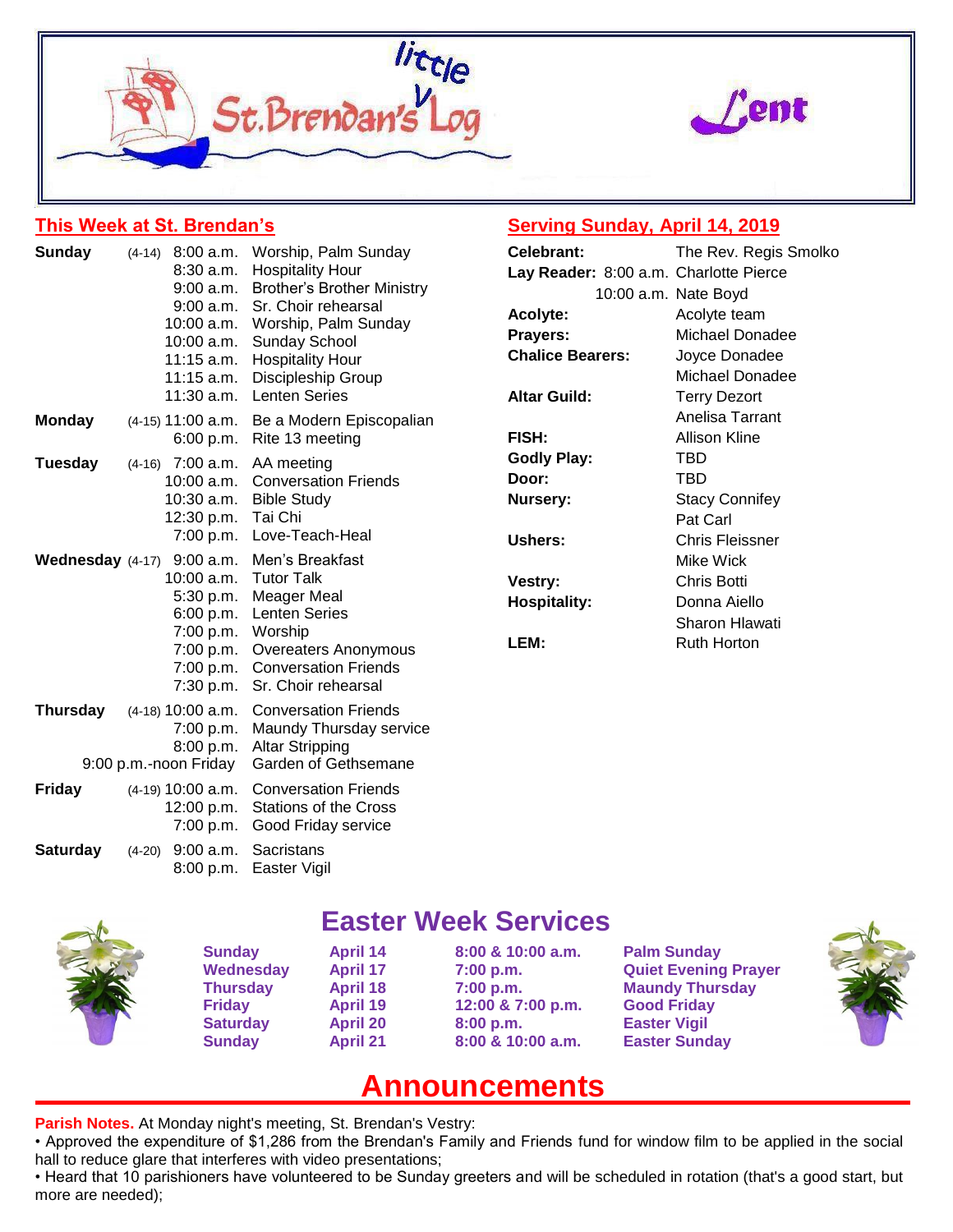• Learned from vestry member Larry Toler that he will coordinate St. Brendan's participation in the June 9 Pittsburgh Pride Equality March;

• Resolved that any significant gift of goods or services to St. Brendan's should be pre-approved by the vestry in consultation with the priest. Monetary gifts offered to purchase a particular item shall be handled in the same way.

–Tom Waseleski, Senior Warden [\(twaseleski@comcast.net\)](mailto:twaseleski@comcast.net)



**Easter Altar Flowers.** If you would like to make a contribution for the flowers that will be on the altar for Easter, make your check payable to St. Brendan's and write "Easter Flowers" on the memo line. Fill out the form on the table in the narthex and be sure to include the name/s of those who are being honored, celebrated or thanked through the flower donation. Any amount is welcome. Submitted information will be printed in the bulletin on Easter Sunday.



#### **Sticks & Strings.** *(TONIGHT, April 11, 7:00 p.m.)*

Sticks & Strings is meeting tonight. We are looking forward to getting together. Bring your project! See you then.



#### **Brendan's Boots.** *(Saturday, April 13, 10:00 a.m.)*

Come eagle-spotting with Brendan's Boots, the parish hiking group. Walkers will meet at the church, carpool to the Waterfront shopping complex in Homestead and follow the Three Rivers Heritage Trail to Hays, near the bald eagle habitat. Lunch will follow at Mitchell's Fish Market. Everyone welcome! Bring a friend and your binoculars. For more info, contact Tom Waseleski at [twaseleski@comcast.net.](mailto:twaseleski@comcast.net)



#### **Brother's Brother Ministry.** *(Sunday, April 14, 9:00 a.m.)*

We will be folding envelopes for the Brother's Brother Foundation between the two services this Sunday. Please plan to help if you can. We'll have coffee and something to munch on.



**The Garden of Gethsemane Vigil.** One of St. Brendan's Lenten traditions is the transformation of the chapel, between the night of Maundy Thursday and the morning of Good Friday, into a place for contemplation, meditation and prayer in the spirit of Jesus' sorrowful night in the garden. Brendanites are invited to spend a tranquil hour with Jesus by recalling his suffering and sacrifice for all. To reserve your hour in the vigil, between 9 p.m. Thursday and noon Friday, please sign the sheet on the narthex table. If you need a key to access the building, which will be locked overnight, please contact Katie ahead of time.



#### **Easter Egg Hunt.** *(Sunday, April 21, 2019)*

After the 10:00 a.m. service on Easter Sunday, the kids are invited to participate in an egg hunt at St. Brendan's. Bring your own basket or grab one from our collection. The kids will find goodies in the eggs, as well as tickets they can use to help us make donations to a few deserving charities.



**Do you have a special prayer request?** You can write one and leave it on the prayer plate by Regis' office. On Sunday those prayers are offered up to God during the 8:00 a.m. worship service. They are collected by the Community of Hope, and added to their daily prayers. Then each month those requests are also included in the Community of Hope's Circle of Prayer meeting. The written requests are then burned, in accordance with the proper disposal of blessed items. All prayers and requests are kept confidential.



Prayer requests can be sent to **Community of Hope** through our email; [stbrendans.coh@gmail.com.](mailto:stbrendans.coh@gmail.com) This was created to give parishioners and others in the community an extra opportunity to request prayers for anyone in need. We can include those persons in our daily prayers, or send out a prayer via text or email to someone. Please note, this is in addition to, NOT in place of the St. Brendan's prayer list.



**Thanks to Julia Wick and her crew,** St. Brendan's provided a wonderful Sunday dinner to the women at Miryam's, Bethlehem Haven's homeless women's shelter. Julia along with Tim Austin, Roger Botti, George Latta, Dan Moore, Tom Waseleski and Mike Wick prepared roast beef, seasoned baked potatoes, green beans and coleslaw. Joan Klinefelter baked brownies. Our next Sunday dinner will be on June 2<sup>nd</sup>. Please contact Julia or Rob Latta if you are interested in learning more or helping out.



#### **Quiet Evening Prayer**. *(Wednesday, April 17, 7:00 p.m.)*

The next candlelight Evening Prayer service is in two weeks, the Wednesday of Holy Week, and we invite you to include this service as part of your Holy Week observance. The service includes Taize music and silent prayer, reflection, or meditation – with Communion afterwards for those who wish to remain. The service is especially appropriate for this penitential season. Bring a friend and enjoy this quiet time with the Lord.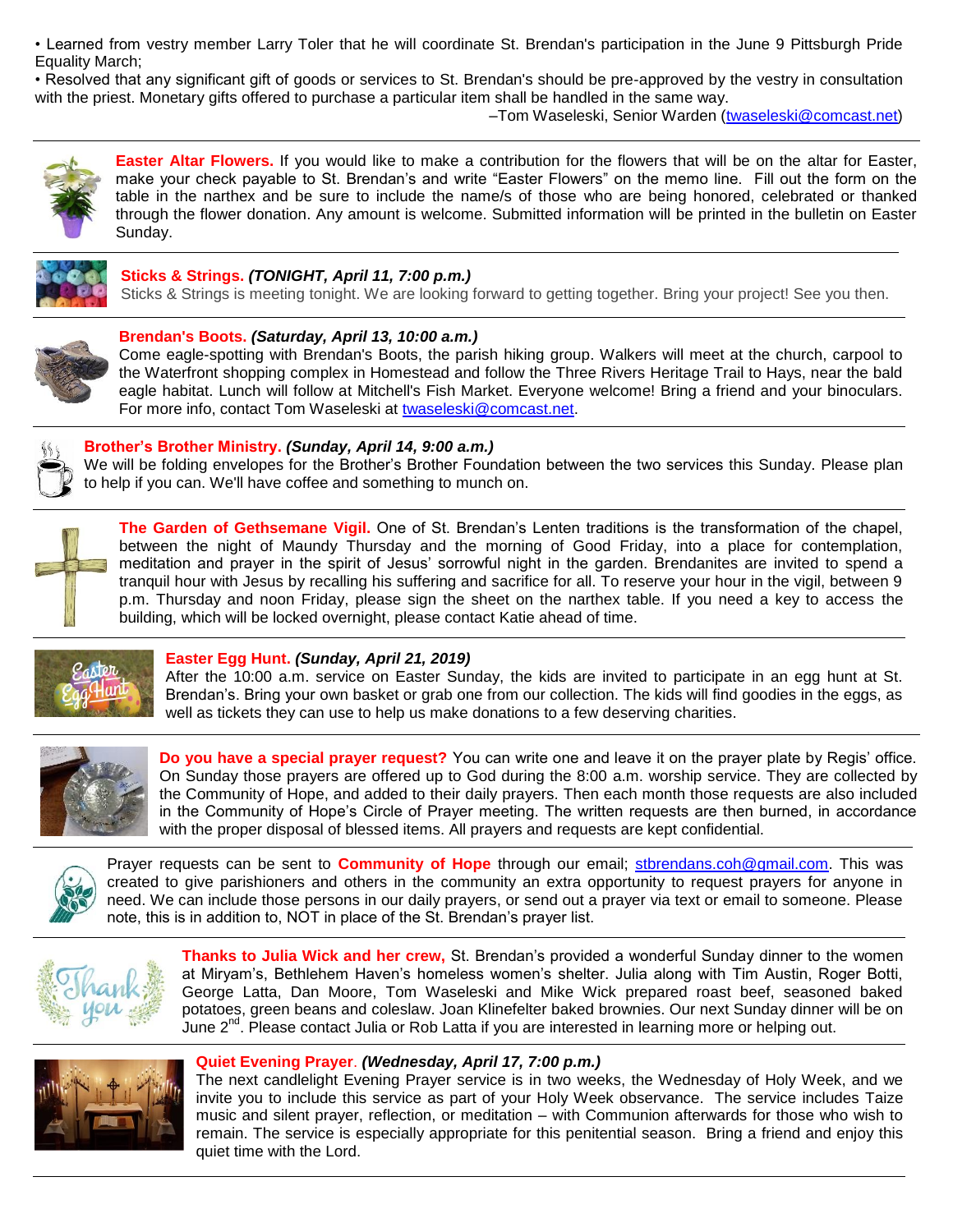

### **Book Club.** *(Thursday, May 2, 7:00 p.m.)*

Join the Book Club as we read "The Two-Family House" by Lynda Cohen Loigman, a debut novel that is an engrossing family saga set in post-war Brooklyn. The book focuses on two families that are inextricably linked by blood, marriage, and a long-held secret born in a snowstorm. We'll meet in the church library for some fun and a discussion of the book. Copies are available at the local library in both print and audio formats.



#### **Used ink cartridges.**

St. Brendan's will benefit from donations of used ink cartridges. Please bring them to church and place the cartridge in the box near Katie's office. Thank you.



#### **Hear ye, hear ye!** *(Sunday, May 19)*

Please save the date for a celebration of St. Brendan's 32nd birthday following the 10 a.m. service. It's sure to be a day filled with fun and fellowship! Would you like to help mark this birthday with a special gift? Then consider a donation to the Brendan's Family and Friends fund towards the purchase of acoustic tiles. Our social hall needs these desperately for better sound quality during Christian formation, outreach and fellowship activities.

For more information, see the poster in the narthex. Acoustic tiles! A "sound" investment in St. Brendan's! Thank you for your support of this effort.



#### **Orange Flags.**

Please do not remove any of the **orange flags** you see on church property. They are there to mark the location of perennials that have not sprung yet.

**St. Brendan's Scholarships.** The parish invites young church members who will be enrolled in post-secondary education (college, technical school, etc.) in the fall of 2019 to apply for a St. Brendan's Scholarship. Grants are awarded on the basis of a young person's years of participation and attendance in parish services and activities. Guidelines and applications, which must be submitted no later than Sunday, May 12, are available by contacting the church office. Launched in 1996 by late parishioner Dorsey Dodroe, the scholarship fund has awarded 75 grants to 28 students. The program is sustained by the generosity of St. Brendan's members. Donations may be made to the fund at any time.



#### **Speaker Series.** *(Tuesday, May 28, 6:00 p.m.)*

St. Brendan's Speaker Series is back. The event will begin with wine, appetizers and a silent auction. Rob Rogers will be the featured speaker. Rob is the award-winning, nationally syndicated editorial cartoonist formerly with the Pittsburgh Post-Gazette. He will show a selection of his cartoons, be interviewed by Tom Waseleski and take questions from the audience. Afterwards, stay to enjoy a glass of Prosecco with dessert, which will give you time to meet Rob and discuss his new cartoon collection "Enemy of the People." Copies will be available for sale and signing by Rob. Space is limited, so reserve your seat early by calling 412-364-5974, signing up in the narthex or sending an e-mail to [stbrendans@comcast.net.](mailto:stbrendans@comcast.net) Tickets are \$10 in advance or \$12 at the door.

 **North Hills Food Pantry.** Our focus this month is on collecting breakfast foods; items such as cereal, breakfast bars, oatmeal, etc. As always, all non-perishable food items or paper products are welcome. Please remember, no glass jars. If you have any questions, contact Larry Toler, ldtoler@aol.com. Thank you for your support.

**Help Wanted.** Looking for a way to pitch in at St. Brendan's, but not sure how? Here's an area where your help is needed.

**• Fundraising Ideas.** Do you have an idea for a fun and effective fundraiser that would support the mission of St. Brendan's? Maybe you have participated in a great fundraiser at a previous church or at your child's school? If so, please see Chris Botti, the vestry's fundraising liaison, or contact her via email at shadypatch@msn.com. Thanks!



### **Bishop Dorsey McConnell Visits St. Brendan's.** *(Sunday, May 12)*

Would anyone like to receive the sacrament of Confirmation when Bishop Dorsey McConnell visits St. Brendan's? The parish is considering a one-day retreat to prepare for the sacrament, which persons age 14 and up may receive. Parents are invited to consider along with their children the young person's readiness for this spiritual step into Christian maturity and leadership. Adults who have not been confirmed are invited to take this important spiritual step as well.

The bishop will also receive into the Episcopal Church any person who wants to take that formal step. Episcopalians who would like to reaffirm a commitment to this church community (for instance, those who were previously members of other Episcopal churches) are also eligible to receive a special blessing from the bishop. If you are interested in participating in any of these special rites, please contact Regis.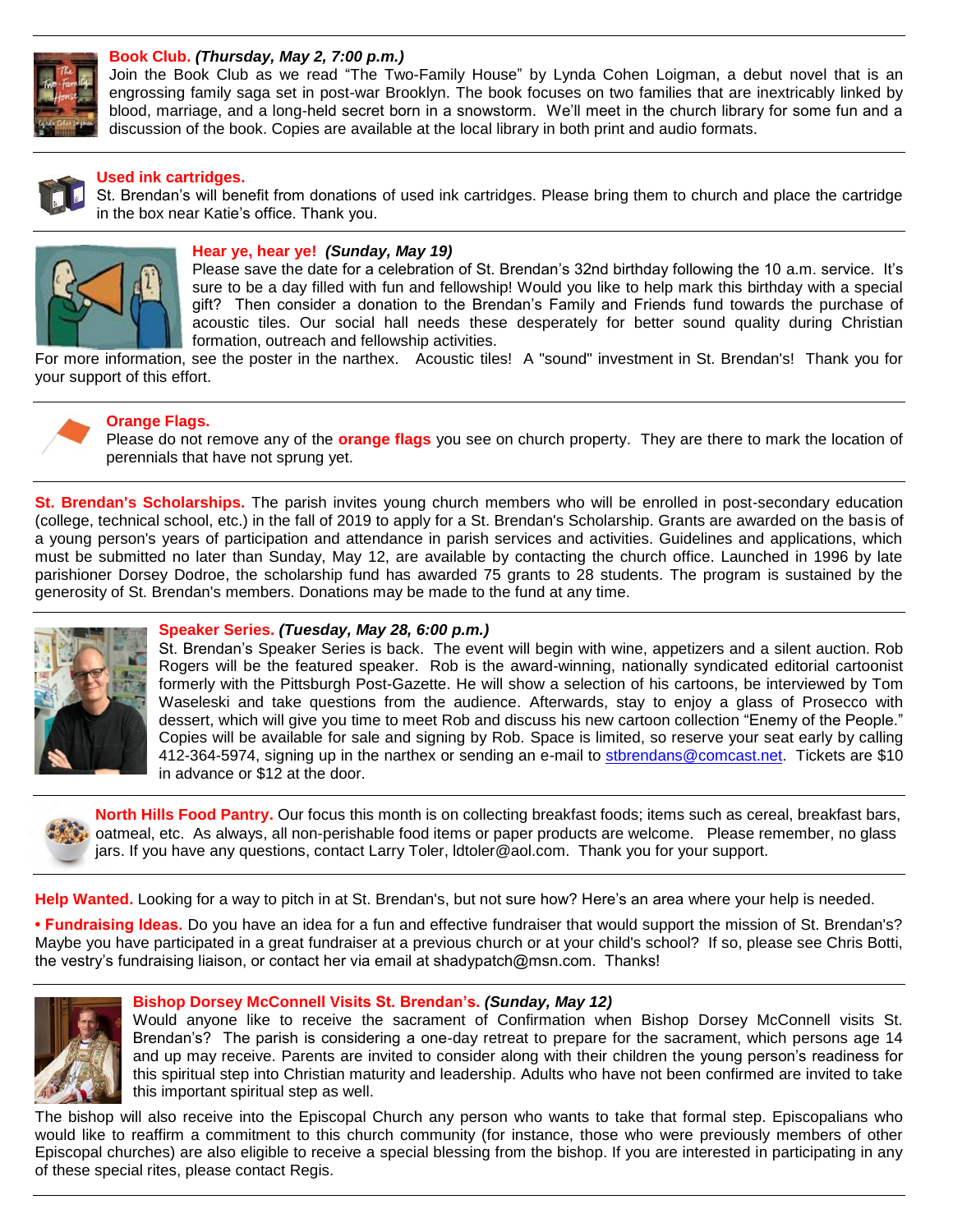**CRIES Advocacy.** (Christian Response In Emergency Situations) meets monthly on the third Sunday in the library after the 10 a.m. service to determine distribution of the parish's outreach tithe each month. Each person present has an equal voice and vote. The next meeting will be Sunday, May 19. All are welcome.

This week we are praying for the work of HEARTH, a local organization that provides low cost housing and support for women and children. [www.hearth-bp.org.](http://www.hearth-bp.org/)



We all find ourselves back at the grocery store every week, right? Do you know that you can help raise funds for St. Brendan's when you grocery shop?! Purchase your groceries using Giant Eagle or Kuhn's gift cards bought at church. Because St. Brendan's buys the cards in bulk, the church makes 5 percent on every sale.

Cards are sold after both services on Sundays. You can also purchase them during business hours in the church office. **It's the no-sweat fundraiser!**



**The English as a Second Language** team is looking at the possibility of offering a program for toddlers one morning a week this summer. We recently observed an ESL Family Literacy program in the South Hills and learned that there are no such opportunities in the North Hills. The program would serve children ages 2 to 5, each accompanied by one parent or grandparent, meeting for a couple of hours one morning a week in a nursery school/play group format. Before we explore this idea further, we need to see if we have enough

people interested in volunteering. We have also had requests to start a summer ESL program for middle school and elementary school children. If you have any interest in learning more and possibly volunteering for any of these new initiatives, please speak with Tim Austin, Linda Schneider, Joyce Donadee, Charlotte Pierce, or Nancy Snyder.

**Trinity Cathedral Walk-In Ministry.** Every five weeks Brendanites help to staff the Walk-In Ministry at Trinity Cathedral downtown, feeding and clothing 70 to 90 desperately needy people. You can help by donating children's diapers; new, white athletic socks and underwear for women and men; toothpaste, razors and travel-size cans of shaving cream. Please leave donations in the wicker basket outside Regis's office. If you might be interested in volunteering at the cathedral in person, please see Linda Schneider, Meg Overby or Tim Austin.

#### **Episcopal Workday.** *(Saturday, April 13)*

Episcopal Workday at the Greater Pittsburgh Community Food Bank. Again this year the diocese's Social Justice and Outreach Committee is sponsoring a repack session at the food bank during Lent. Come join fellow Episcopalians from across the diocese at our volunteer workday at the food bank. We'll be working in the Repack Center at GPCFB's main Duquesne warehouse facility (1 North Linden St, Duquesne, PA 15110) from 9:00 a.m. to 1:00 p.m.

To reserve your volunteer slot, contact Jerry Stephenson at JJmestephenson@verizon.net. We'll need your name, parish affiliation and email address (so Jerry can send you a link for online registration). Volunteers must be at least 12 years of age and be able to stand for two or more consecutive hours. We are limited to only 20 volunteers this time. Volunteer spaces will be reserved on a first-come, first-served basis.

# **Please scroll to the next few pages for the Hospitality Hour schedule and the April ministry calendar.**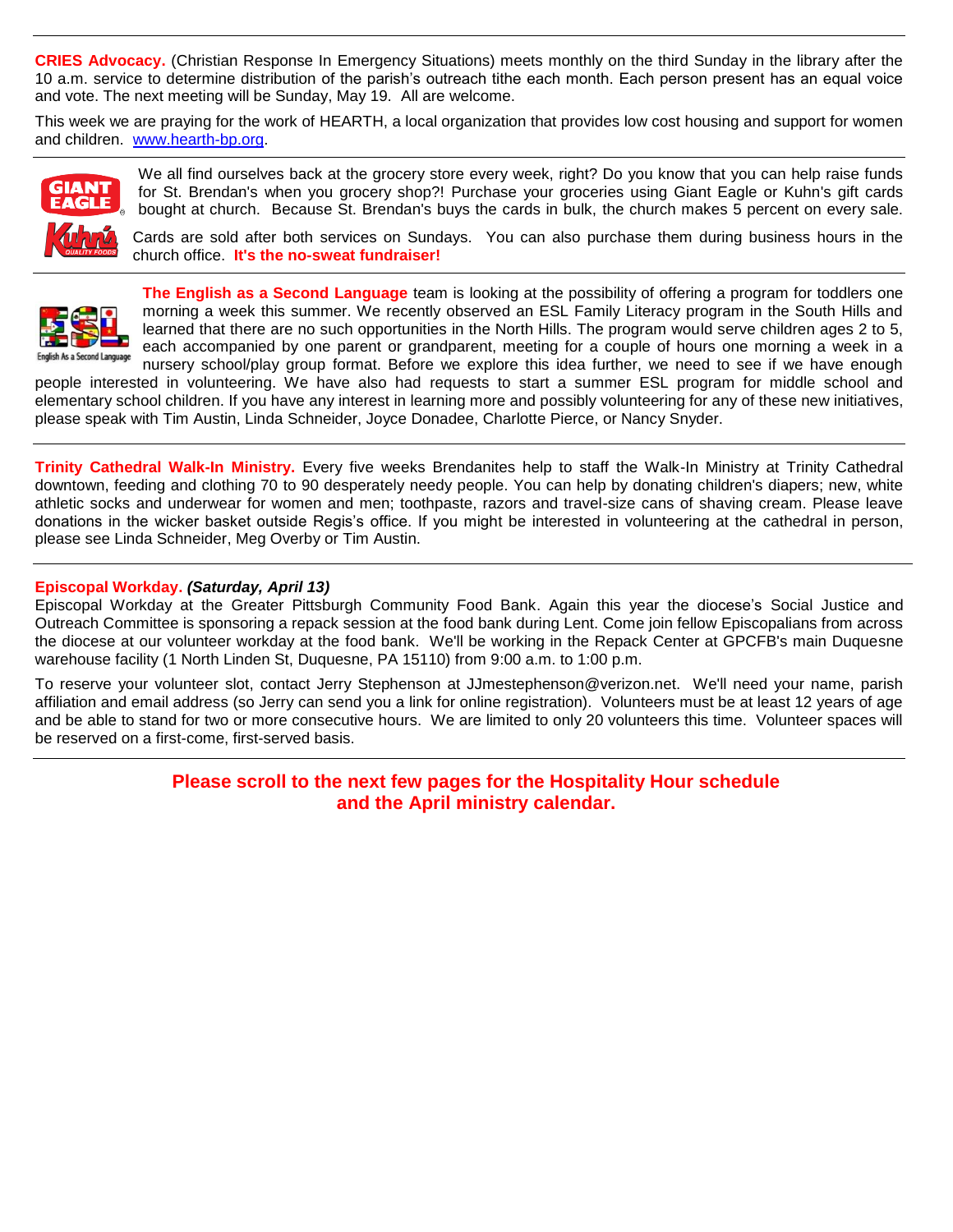

# **April 2019 Ministry calendar**

| <b>Date</b>                                                            | <b>Lectors</b>                                                                                                    | <b>Altar</b>                                                    | <b>Sunday</b>                                                           | <b>Nursery</b>                         | <b>Usher</b>                               | <b>Vestry</b>             | <b>Hospitality</b>                       |
|------------------------------------------------------------------------|-------------------------------------------------------------------------------------------------------------------|-----------------------------------------------------------------|-------------------------------------------------------------------------|----------------------------------------|--------------------------------------------|---------------------------|------------------------------------------|
|                                                                        |                                                                                                                   | <b>Guild</b>                                                    | <b>School</b>                                                           |                                        |                                            |                           |                                          |
| <b>April 3</b><br>Wednesday 7:00 pm                                    | Tammy Spoonhoward                                                                                                 | Tammy Spoonhoward                                               | $\tilde{}$                                                              | $\widetilde{\phantom{m}}$              | $\widetilde{\phantom{m}}$                  | $\widetilde{\phantom{m}}$ | $\thicksim$                              |
| <b>April 7</b><br>Sunday 8 & 10:00 am                                  | 8 Ruth Horton<br>L Susan Shoemaker<br>P Dean Peters<br>C Stacey Coyle<br>C Theresa Bryant<br>LEV Joyce Donadee    | Joan Klinefelter<br><b>Shari Tarrant</b><br><b>Terry Dezort</b> | Fish<br>Mary Bertucci<br>Godly Play<br><b>TBD</b><br>Door<br><b>TBD</b> | <b>Stacy Connifey</b><br>Sarika Sethia | Joyce & Michael<br>Donadee                 | Annemarie Malbon          | Karen & Dean Peters                      |
| April 10<br>Wednesday 7:00 pm                                          | Alan Schneider                                                                                                    | Linda Schneider                                                 | $\tilde{}$                                                              | $\widetilde{\phantom{m}}$              | $\widetilde{\phantom{m}}$                  | $\thicksim$               | $\tilde{\phantom{a}}$                    |
| <b>April 14</b><br><b>Palm Sunday</b><br>8 & 10:00 am                  | 8 Charlotte Pierce<br>L Nate Boyd<br>P Michael Donadee<br>C Joyce Donadee<br>C Michael Donadee<br>LEV Ruth Horton | <b>Terry Dezort</b><br>Anelisa Tarrant                          | Fish<br>Allison Kline<br>Godly Play<br><b>TBD</b><br>Door<br><b>TBD</b> | <b>Stacy Connifey</b><br>Pat Carl      | <b>Chris Fleissner</b><br><b>Mike Wick</b> | <b>Chris Botti</b>        | Sharon Hlawati<br>Donna Aiello           |
| April 17<br>Wednesday 7:00 pm                                          | Sylvia Affleck                                                                                                    | Sylvia Affleck                                                  | $\thicksim$                                                             | $\widetilde{\phantom{m}}$              | $\sim$                                     | $\sim$                    | $\thicksim$                              |
| April 18<br><b>Maundy Thursday</b><br>7:00 pm                          | <b>Gladys Carlysle</b>                                                                                            | Janice Moore                                                    | $\thicksim$                                                             | $\sim$                                 | $\sim$                                     | $\thicksim$               | $\tilde{\phantom{a}}$                    |
| April 19<br><b>Good Friday</b><br>12:00 pm & 7:00 pm                   | 12 Ellen Groves<br>7 Alan Schneider                                                                               | $\sim$                                                          | $\tilde{\phantom{a}}$                                                   | $\tilde{}$                             | $\tilde{}$                                 | $\thicksim$               | $\tilde{\phantom{a}}$                    |
| <b>April 20</b><br><b>Easter Vigil</b><br>8:00 pm                      | <b>TBD</b>                                                                                                        | Anelisa Tarrant                                                 | $\thicksim$                                                             | $\widetilde{\phantom{m}}$              | $\widetilde{\phantom{m}}$                  | $\thicksim$               | $\tilde{\phantom{a}}$                    |
| <b>April 21</b><br><b>Easter Sunday</b><br>8 & 10:00 am                | 8 Joan Beatrous<br>L Alan Schneider<br>P Tim Austin<br>C Tim Austin<br>C Dean Peters<br>LEV Darrell Johnson       | Tammy Spoonhoward<br>Janet Fesq                                 | Easter Sunday                                                           | <b>Stacy Connifey</b><br>Julia Wick    | <b>Brad Thompson</b><br>Larry Toler        | <b>Larry Toler</b>        | <b>Megan Overby</b><br><b>Tim Austin</b> |
| April 24<br>Wednesday 7:00 pm                                          | Sylvia Affleck                                                                                                    | Sylvia Affleck                                                  | $\thicksim$                                                             | $\widetilde{\phantom{m}}$              | $\tilde{\phantom{a}}$                      | $\thicksim$               | $\thicksim$                              |
| April 28<br><b>Sunday 8 &amp; 10:00 am</b><br><b>Children's Sunday</b> | 8 Sylvia Affleck<br>L Children<br>P Children<br>C Darrell Johnson<br>C Janice Moore<br><b>LEV Stacey Coyle</b>    | Sylvia Affleck<br><b>Brigid Christenson</b>                     | Children's Liturgy                                                      | <b>Stacy Connifey</b><br>Libby Juel    | <b>Bob Smith</b><br>Eric Helmsen           | Janice Moore              | Kelli Cerra<br><b>Ellen Groves</b>       |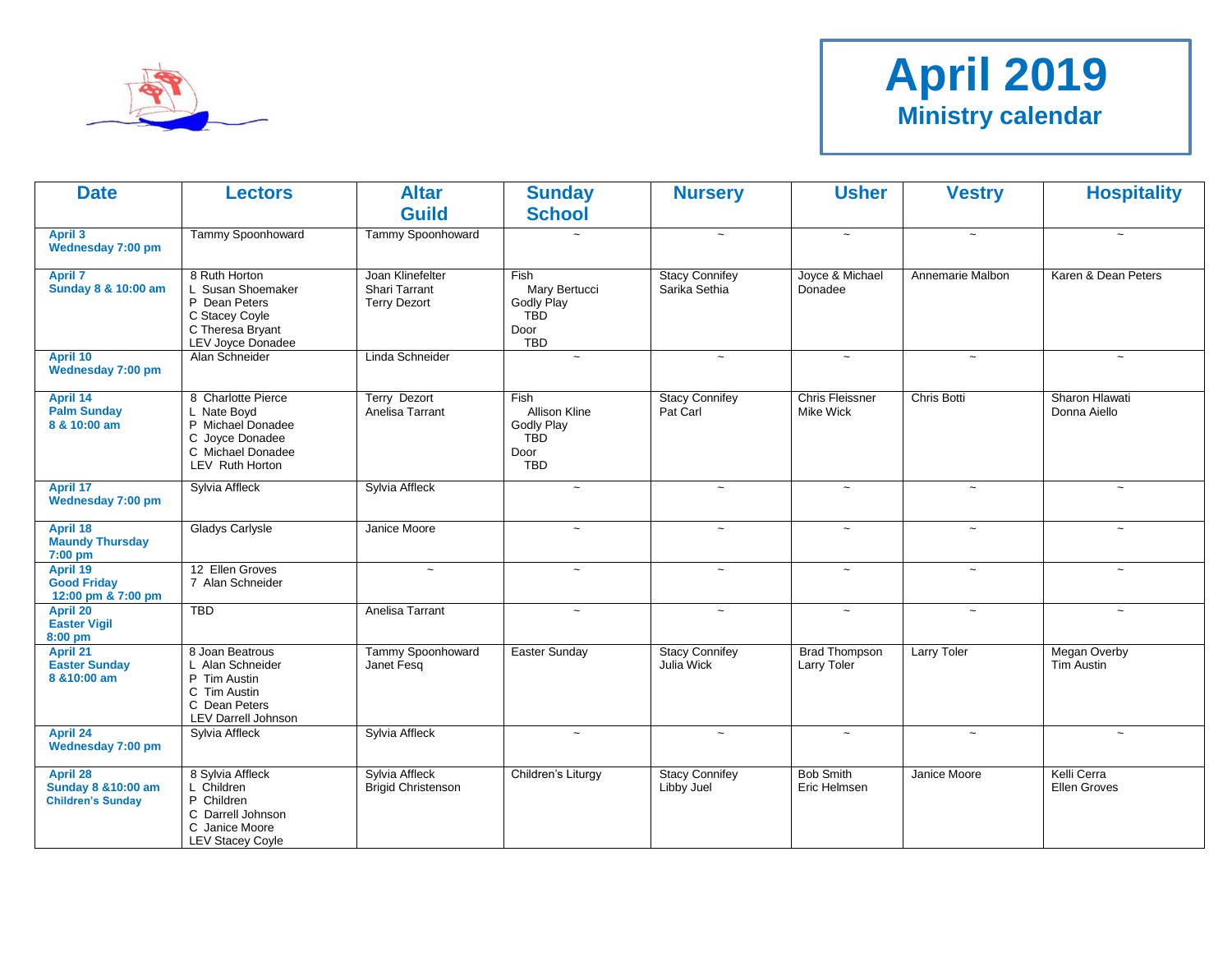# **Hospitality Hour Hosts/Hostesses**

**October 2018 September 2019**

# **October 2018**

- Nancy & George Snyder
- 14 Pat Carl & Joan Beatrous
- Animal Blessing
- Gail Gagnon & Karen Dennis

### **November 2018**

- Joyce & Michael Donadee
- Darrell Johnson & Ruth Horton
- Eric Helmsen & Joni Reis
- Nancy & Wilder Bancroft

# **December 2018**

- Saundy & Tom Waseleski
- 9 Chris & Roger Botti
- 16 Anelisa Tarrant & Janet Fesg
- Julia Wick & Ken Parsons
- Rob & George Latta

# **January 2019**

- Kate & Keith Heston
- Anne & Jno Hunt
- Julia & Mike Wick
- Mary & Jim Evanochko

# **February 2019**

- 3 The Fleissner family
- Janice & Dan Moore
- 17 Ken Parsons & Regis Smolko
- Amy & Kevin Boyd

# **March 2019**

- Mary & Dale Bertucci
- Brad Thompson & Larry Toler
- Allison Kline & Linda Mesko
- 24 Michael Newton & Peter Sweet
- Lauren Chappo & Becca Sands

# **April 2019**

- Karen & Dean Peters
- Sharon Hlawati & Donna Aiello
- Megan Overby & Tim Austin
- Ellen Groves & Kelli Cerra

# **May 2019**

- Ruth & Steve Horton
- Mother's Day
- Sharon & Ron Ladick
- Tammy & Bill Spoonhoward

# **June 2019**

- Linda & Alan Schneider
- Susan Shoemaker & Margie Davies
- Annemarie Malbon & Janet Fesq
- Parish Picnic
- Jillian Mooman & Cameron Grosh

# **July 2019**

- Stacy Connifey & Mary Haider
- Judy Flick & Marcy Little
- Debbie Wunsche & Jim Gray
- Betsy & Bob Smith

# **August 2019**

- 4 Joan & Paul Klinefelter
- Angela & Michael Schlumpf
- Allison & Phil Burdette
- Theresa Bryant

# **September 2019**

- Darrell Johnson & Isaac Mondelus
- Laureen & Todd Douds
- The Aretz & Kinley family
- Melanie & Thaddeus Popovich
- Jean Pett-Ridge & Marge Marine